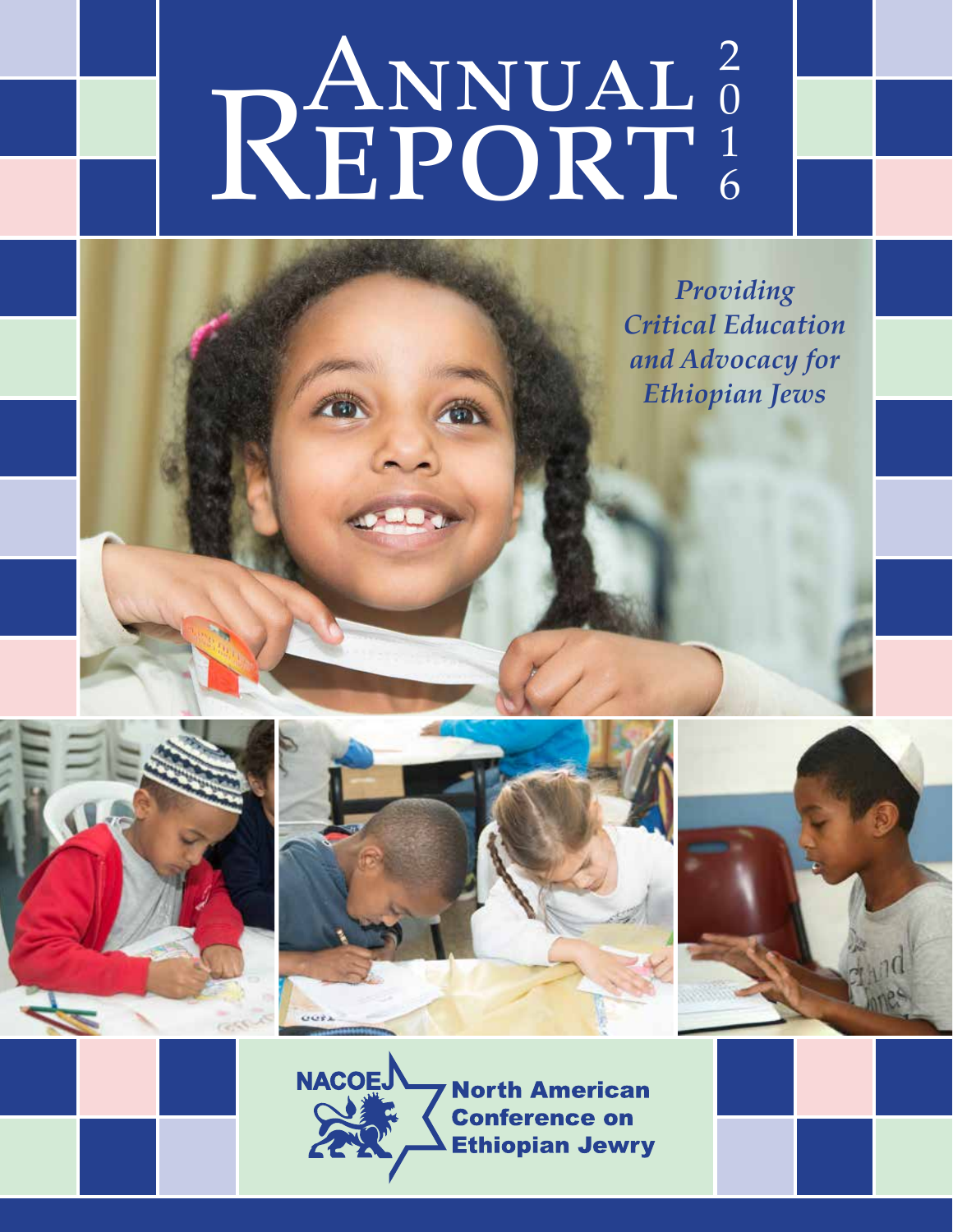

# **Table of Contents**

| $\overline{2}$          | <b>Message from the President and the Executive Director</b>                                                                                                               |
|-------------------------|----------------------------------------------------------------------------------------------------------------------------------------------------------------------------|
| $\overline{\mathbf{3}}$ | <b>NACOEJ/Limudiah Intensive Education for Ethiopian-</b><br><b>Israeli School Children</b><br><b>Back-to-School Summer Program</b>                                        |
| $\overline{\mathbf{4}}$ | <b>NACOEJ/Edward G. Victor High School Sponsorship</b><br><b>Program</b><br><b>NACOEJ/Barney &amp; Rachel Landau Gottstein College</b><br><b>Sponsorship Program (AAS)</b> |
| 5                       | <b>Other Essential NACOEJ Programs</b><br><b>Cultural Preservation</b>                                                                                                     |
| 6                       | <b>Advocacy</b>                                                                                                                                                            |
| $\overline{7}$          | <b>Financials</b>                                                                                                                                                          |
| 8                       | <b>Donors</b>                                                                                                                                                              |
| 10                      | <b>Board of Directors, Advisory Board, Staff, Volunteers</b>                                                                                                               |

*Report covers 2015-2016 academic year and 2015 financial year.*

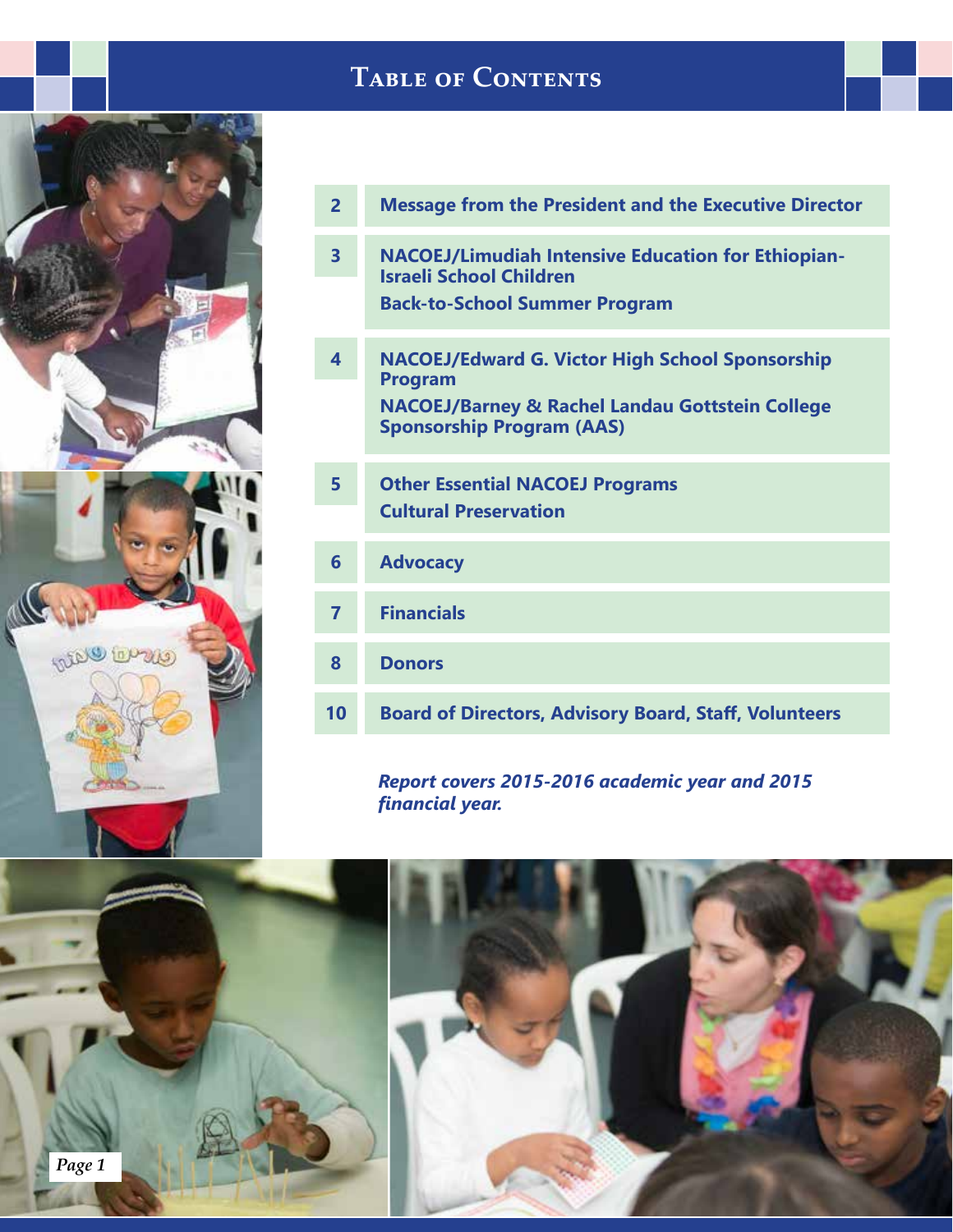### **Message from the President and the Executive Director**

As 2016 draws to a close, the task of becoming both full and fulfilled members of Israeli society is still a daunting challenge for many of the 135,000 Israeli citizens of Ethiopian descent.

The good news is that through our highly acclaimed Limudiah educational programs for elementary students, and our essential support initiatives in high school and university, we are helping to give children, youth and young Ethiopian-Israeli adults the tools they need to succeed.

*NACOEJ programs have proven that education can change lives for the better...*

Our programs have proven that education can change lives for the better. There are now Ethiopian-Israeli doctors, lawyers, teachers, judges, diplomats, Knesset members, authors, scientists, filmmakers, etc., as well as thousands of fulfilled and contributing members of Israel's middle class, in whatever field they choose.

Unfortunately, because of a lack of sufficient funding, there are still far too many students who cannot yet take advantage of our programs. Because we dare not disappoint these bright, eager young people, we must strive to expand.

There is also another compelling reason why we cannot simply rest on our laurels.

#### *Close to 9500 Jews are still waiting to make Aliyah from Ethiopia...*

There are close to 9500 Jews still waiting to make Aliyah from Ethiopia. Current Israeli government policy has changed from total acceptance to bringing only 1300 over the next few years. There is no provision for the rest, who are in desperate poverty, as well as in lifethreatening danger from violent local uprisings in Gondar.

With your generous assistance, NACOEJ has been raising funds to help feed these Jews (especially children) on a limited basis, until the government of Israel ultimately brings them home. In Ethiopia, which has also recently experienced famine, food costs are exorbitant, and among landless and unemployed Jews, families often go hungry.

We are committed by the first mandate of our Mission Statement (below) to working as your agents with the goal of sustaining these Jews, until they can realize their dream of reaching Israel, where the great majority already have close family members.

Through NACOEJ, your generosity can make all the difference for Ethiopian Jews, in both Israel and Ethiopia, who are seeking nothing more than their birthright: a good life in their true Homeland. We cannot do our share without you, and are infinitely grateful for your partnership.

### **Our Mission**

**The North American Conference on Ethiopian Jewry (NACOEJ) is a non-profit organization founded in 1982 with four mandates:**

- **To help Ethiopian Jews survive in Ethiopia.**
- **▪ To assist them in reaching Israel.**
- **To aid in the absorption of Ethiopian Jews into Israeli society.**
- **▪ To preserve their unique and ancient culture.**

Hove Mc

**Rabbi Jerome M. Epstein,** President

Barbara Kitakove Gordon

**Barbara Ribakove Gordon,** Founder and Executive Director

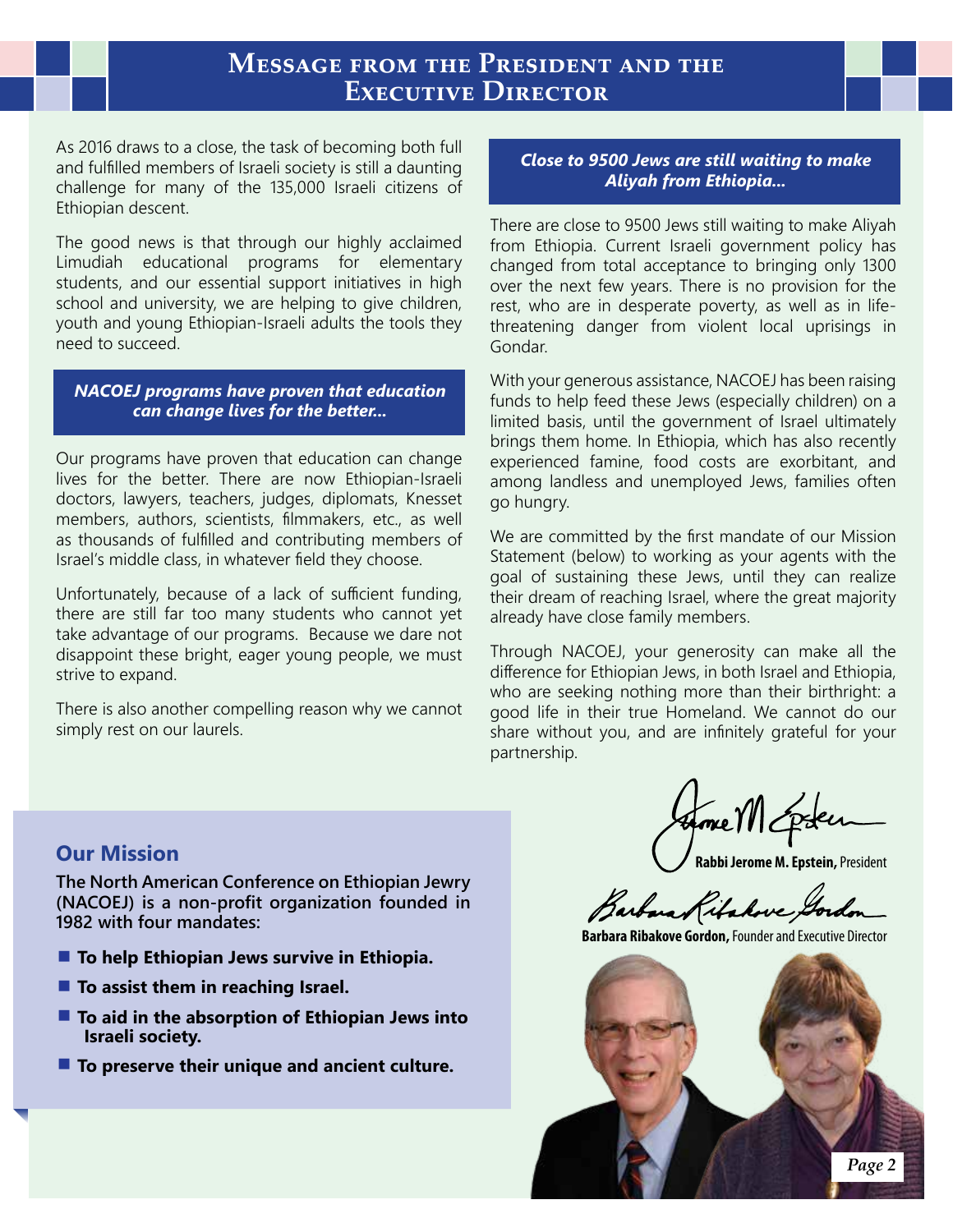# **NACOEJ/Limudiah Intensive Education for Ethiopian-Israeli School Children**

The NACOEJ Limudiah Program works with Ethiopian-Israeli children in grades 1-6, providing up to 10 hours a week of assistance in reading, math, and study skills, plus enrichment in arts and crafts and music. The Program:

- Begins in first grade so children achieve early academic success.
- Works in the children's schools, so our teachers can work closely with home room teachers.
- Maintains small grade-level groups, ideally of no more than eight students per teacher.
- Hires skilled teachers who are sensitive to cultural and familial issues, as well as issues of poverty, that challenge Ethiopian-Israeli children.
- Starts each afternoon session with a nourishing hot lunch, crucial for children from impoverished homes.
- Builds in constant evaluation and tailors approaches to meet the needs of each student.

#### **While only 50% of Ethiopian children in Israel reach grade level, 80% of the children in Limudiah classes reach grade level or higher.**

This year the Israeli government mandated that all programs for Ethiopians taking place in government facilities be integrated by as many as 25% non-Ethiopians. The Limudiah Programs take place in schools, so we are included in that mandate. This complicates our Program, but represents a positive step toward integration of Ethiopian Israelis in Israel. We laid down specific rules for this transition: we would take non-Ethiopian children who needed academic help, but not children who would seriously disrupt our classes, nor children who really needed Special Education or other intervention rather than strictly academic assistance. The integration is popular within the Ethiopian community and has worked well this first year.

#### **2015-2016 Limudiah Programs:**  ■ 718 students ■ 16 schools ■ 7 communities:

| Kiryat Ekron<br>Ohel Meir School: 38 students (Grades 1-6)                                                                              | <b>Rishon LeZion</b><br>Sinai School: 98 students (Grades 1-6)<br>Yeshurun National Religious School: 68 students (Grades 1-6)<br>Rehovot<br>Maalot Meshulun School: 90 students (Grades 1-5)<br>Tachemoni School: 54 students (Grades 1-6)<br>Yavne<br>Abir Yaacov School: 33 students (Grades 1-3) |  |  |
|-----------------------------------------------------------------------------------------------------------------------------------------|------------------------------------------------------------------------------------------------------------------------------------------------------------------------------------------------------------------------------------------------------------------------------------------------------|--|--|
| Lod<br>HaMaapilim School: 26 students (Grades 1-5)<br>Noam HaMeiri School: 46 students (Grades 1-6)                                     |                                                                                                                                                                                                                                                                                                      |  |  |
| Rambam School: 52 students (Grades 1-5)                                                                                                 |                                                                                                                                                                                                                                                                                                      |  |  |
| Ness Ziona<br>Reut Religious Elementary School: 24 students (Grades 1-6)                                                                |                                                                                                                                                                                                                                                                                                      |  |  |
| Ramla<br>Bar Ilan School: 37 students (Grades 1-4)<br>Harin School: 46 students (Grades 1-4)<br>Maanit School: 32 students (Grades 1-4) | Yechidani School: 48 students (Grades 1-2)<br>Ulpana School: 26 students (Grades 7-9)<br>(NACOEJ undertook to teach these older girls in response to a plea<br>from the school's principal, who knew of our regular Limudiah Program.)                                                               |  |  |

### Back-to-School Summer Program

The NACOEJ Back-to-School summer program provides Ethiopian-Israeli children with several weeks of fun including games, sports, outdoor activities, arts and crafts and music. These are paired with math, reading, science and English so that the children are wellprepared to begin the new school year. The program makes a real difference for these needy children who otherwise would have no break during the summer.

Special thanks to the Samis Foundation and the Croland family for sponsoring the 2016 summer program in Lod and Rehovot.

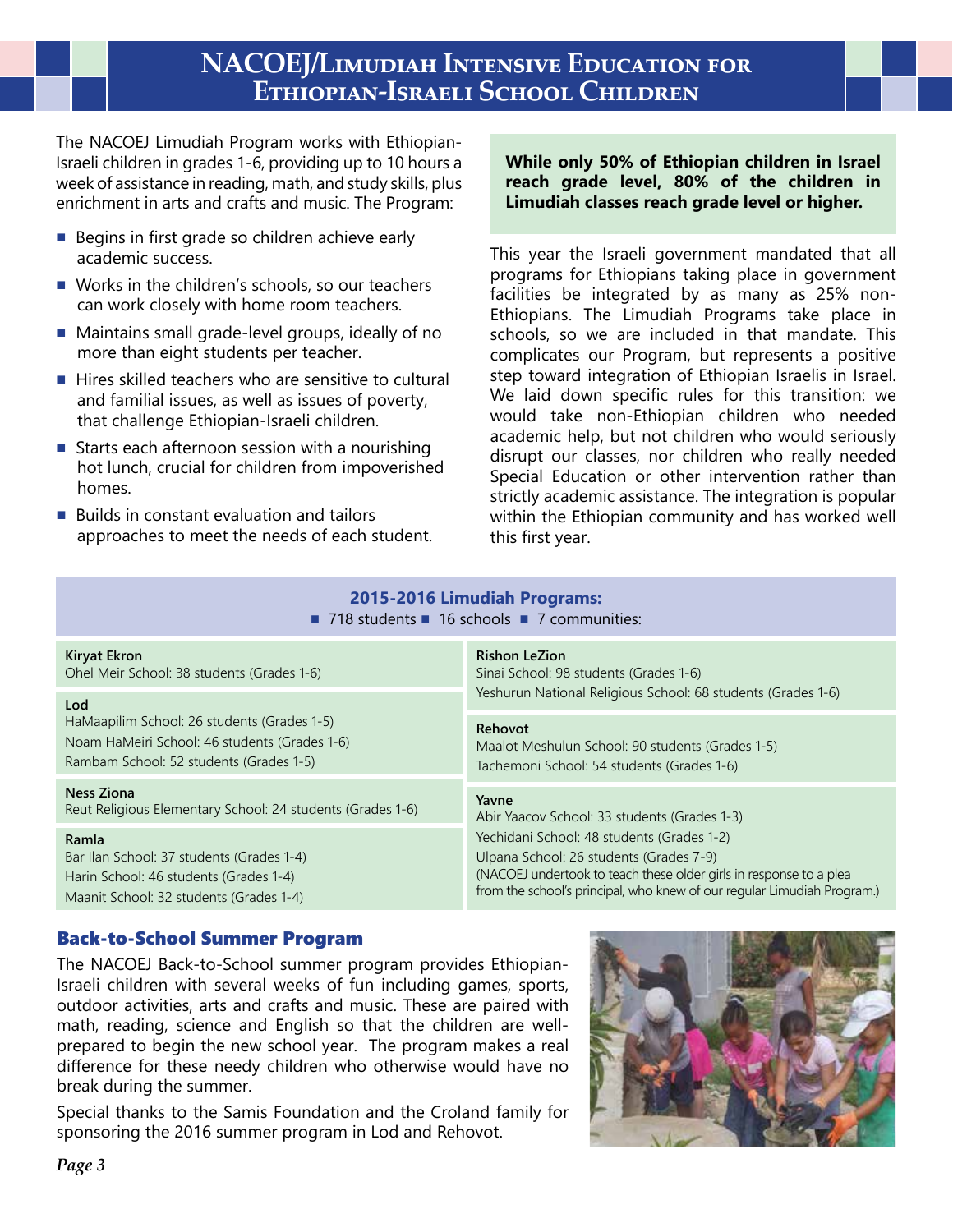# **NACOEJ/Edward G. Victor High School Sponsorship Program**

### **High School Sponsorships = School Trips, Extra Study Hours and More…**

Since 1997, the NACOEJ/Edward G. Victor High School Sponsorship Program has changed the lives of thousands of Ethiopian-Israeli teenagers. Thanks to their sponsors, they can attend high-quality, local high schools rather than leave home for lower-level, state-subsidized boarding schools.

The Israeli government covers basic high school tuition, but local schools charge added fees which many Ethiopian-Israeli families cannot afford. Sponsorships enable students to participate in all the school's educational opportunities, including school trips, and extra study hours. Many Ethiopian-Israeli high school students say a NACOEJ sponsorship makes them feel "…just like the other kids".

The partnership of NACOEJ sponsors and Ethiopian-Israeli high school students gives students selfconfidence and an education that is key to getting into – and succeeding in – college. This enables them to go on to successful futures.



*Sponsors Herbert and Abby Bixhorn visiting their high school student, Kudis Avraham. With them is Iris Greenberg (left), advisor and vice principal.*

### **In the 2015-2016 School Year…**

- 255 sponsors participated in the NACOEJ/Edward G. Victor High School Sponsorship Program.
- **1085** students were sponsored.
- 65 schools in 18 Israeli cities had sponsored students.
- 172 of our students graduated.
- Hundreds of students are still hoping for sponsors.

# **NACOEJ/Barney & Rachel Landau Gottstein College Sponsorship Program (aas)**

### **AAS Sponsors = The Keys to Success**

Since 1987, the NACOEJ/Barney and Rachel Landau Gottstein Adopt-A-Student College Sponsorship Program (AAS) (originally named for the late Vidal Sassoon), has provided thousands of Ethiopian-Israeli young people with the financial support needed to

complete their college degrees.

The Israeli government covers college tuition, but students must pay for living expenses including rent, food, transport, textbooks, and more.

In most cases their families cannot help. Too often students have had to drop out of school and end up with lowpaying, unskilled jobs.



An AAS sponsorship makes the difference in a student's ability to stay in school, earn a degree, enter a profession, and break out of poverty.

### **In the 2015-2016 School Year…**

- 113 AAS sponsors helped support 350 students in **5** universities and **30** academic colleges, including **10** nursing schools and **8** engineering schools.
- **126** sponsored students graduated in their fields of study this year.
- 25 sponsored students were studying for advanced degrees.
- 4 sponsored students received Master's Degrees. **3** more will finish Master's Degrees soon.
- 210 students are waiting for sponsors so they don't have to drop out of school.

*Nagosa family: Dasa (top left) was sponsored by the Wigutoff family*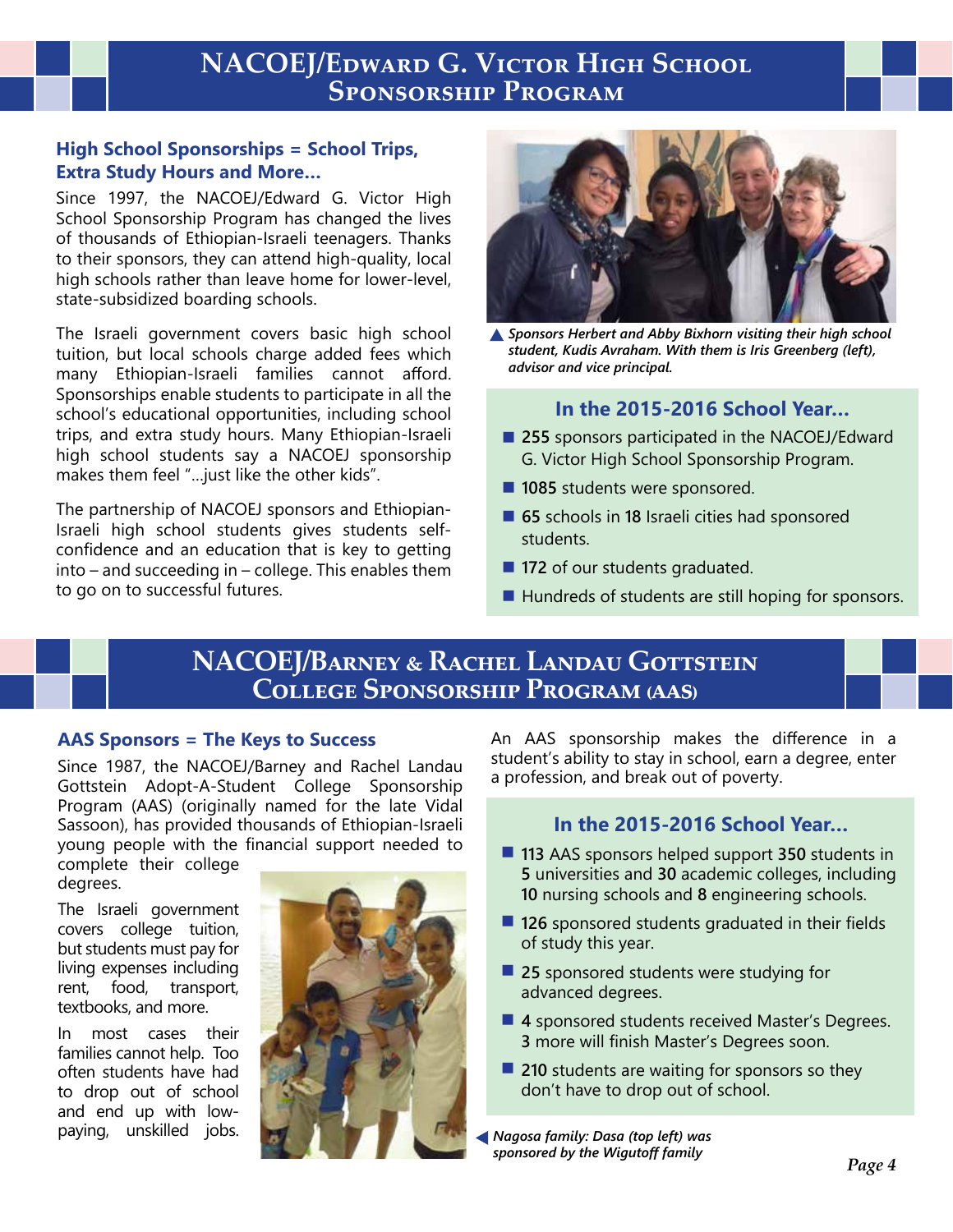# **Other Essential NACOEJ Programs**

#### **Mitzvah Projects/Twinning**

For donors of all ages who want a hands-on way to help Ethiopian Jews in Israel: birthdays, weddings, and Bar/Bat Mitzvah are all popular occasions for



participants to craft their own special project (see *nacoej.org/ mitzvah-projects*). For their Bar/ Bat Mitzvah, many young people also choose to "twin" with an Ethiopian-Israeli boy or girl.

**Zachary Berg** found out about NACOEJ through his synagogue, and decided to celebrate his Bar Mitzvah in a meaningful way raising money for the Limudiah Program. He was also happy to twin with eighth-grader Idan Wondemagen, with whom he has been exchanging letters, and he hopes

to meet him in Israel soon. So far, he has raised over \$40,000 by including a personal note about NACOEJ in his Bar Mitzvah invitation! The whole family learned about Ethiopian Jews as a result of Zach's experience.



#### **Barney's Books:**

Developed and sponsored by the Gottsteins, sponsors of the college program, Barney's Books provides gifts of children's books for AAS students to read to their younger siblings or to their own children.

# **Cultural Preservation**

In keeping with NACOEJ's fourth mission – to preserve and teach the unique and ancient culture of Ethiopian Jews – we've been very busy this year.

As in past years, NACOEJ had a teaching tent on the Jerusalem Promenade during Sigd, the unique Ethiopian-Jewish holiday which has become a national holiday in Israel.

In the tent, Shoshana Ben Dor, our Israel Director, and a researcher of Ethiopian-Jewish culture and holidays, teaches about the Sigd and its liturgy, using the original Ge`ez, with transcription into Hebrew letters, and translation into Hebrew. (Ethiopian-Jewish prayers are written in Ge'ez, the ancient Ethiopic language, not commonly understood by Ethiopians.)

Shoshana has translated the prayers into Hebrew and last year added prayers asking for forgiveness and mercy, some of which are also in the Astaseryo (Yom Kippur) liturgy. The teaching tent allows the meanings, rituals, and liturgy of the Sigd to be studied and remembered by a new generation of Ethiopians born in Israel, and introduces them to non-Ethiopian Israelis.

Also, as part of our on-going efforts on this issue, our Israel staff attended a meeting of the Immigration and Absorption Committee in the Knesset. The goal was to call upon the Ministry of Religious Affairs to give full

*Page 5* salaries to both Ethiopian-Israeli rabbis and kessoch (Ethiopian-Jewish religious leaders).

At present, the Ministry of Religious Affairs refuses to recognize any of the kessoch ordained in Israel. Many of them are friends and teachers of Shoshana and her defense of their rights was applauded.

Finally, NACOEJ has for years pursued the goal of ensuring that the study materials that the Ministry of Education will use to teach about the Beta Israel community, its history, culture, and customs, will be complete and accurate.

As part of the Ministry's new policy, these subjects will now be incorporated into the regular school curriculum. The Israel staff read through many of the existing books that were produced for the Ministry with chapters or paragraphs on Ethiopian Jewry. These included many inaccuracies and paternalistic or judgmental comments accompanying the information. There were many flaws in the telling of Ethiopian-Jewish history, including the way in which the Aliyah was portrayed. The religious life too was portrayed in limited and inaccurate fashion. Others in the Ethiopian-Israeli community made similar criticisms to the Ministry.

As a result of these efforts, the Ministry has created a special committee of experts that will rewrite all subject matter on Ethiopian Jews to appear in curricula for various age groups. Shoshana was appointed as a member of this special committee.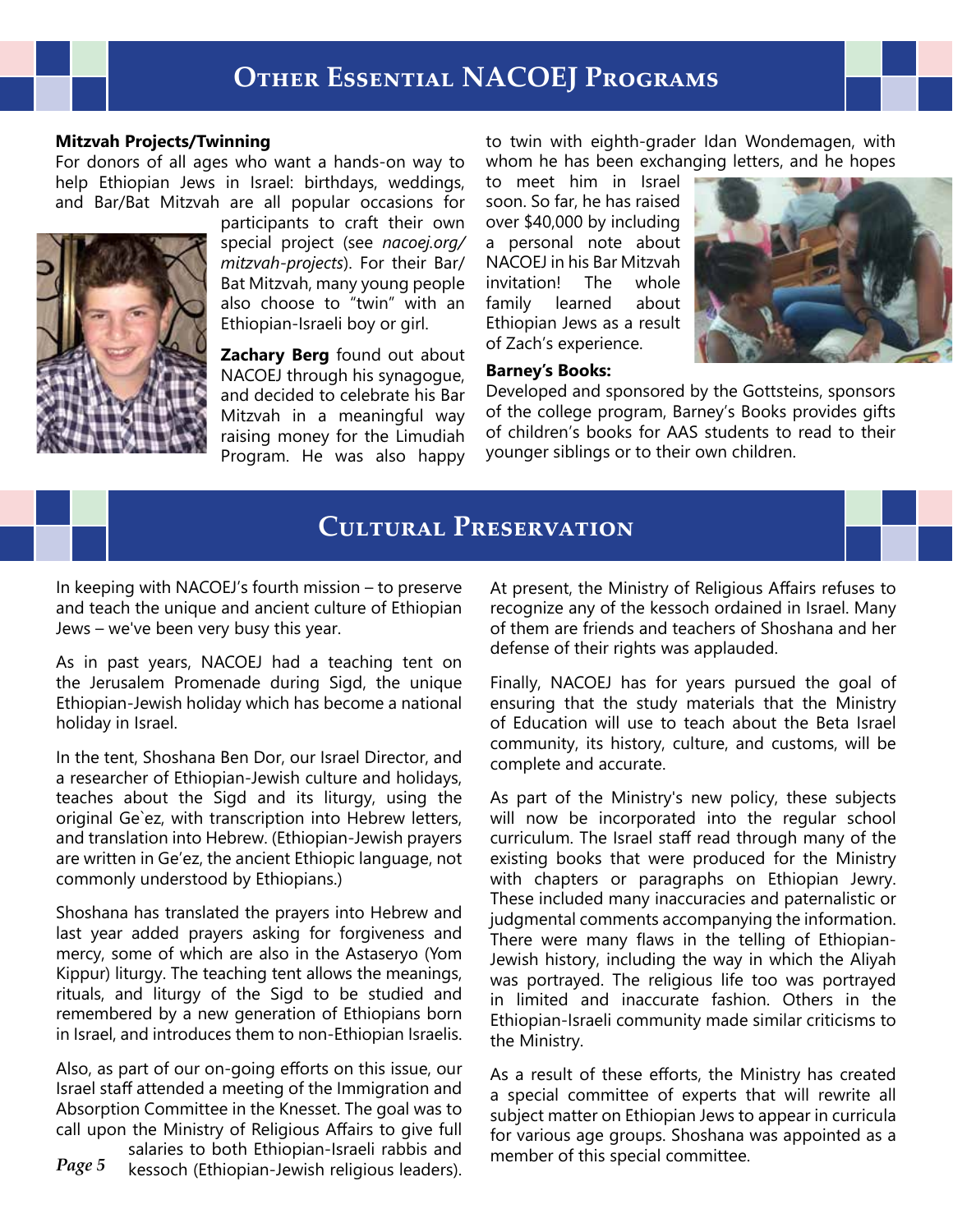# **Advocacy**

In the last few years there have been major changes in Israeli policy relating to work with the Ethiopian-Israeli community. NACOEJ continually adapts and responds to what is taking place within the community and the government.

Changes in 2015 included implementation of the recommendations made by a special committee established in the Prime Minister's office in July, 2015, following public demonstrations by the community.

#### *NACOEJ staff participated in 26 sessions of Knesset committees...*

Community members act as watchdogs to ensure that the policy is carried out. NACOEJ staff, led by Shoshana Ben Dor, NACOEJ Israel Director, and Yaron Yehias, Israel Public Relations, has participated in, and continues to participate in, Knesset committees and public forums related to policy, as well as speaking on behalf of our own programs. NACOEJ staff participated in 26 sessions of Knesset committees: 16 of the Aliyah and Klitah (immigration and absorption) Committee, 6 of the Education Committee, and 4 of the Knesset Comptroller's Committee. We have also been appointed to a special committee of the National Civil Service Commission. Our participation ensures that the Ethiopian community's concerns are addressed, particularly in education.

Two of our major issues in 2015 were promoting Ethiopian Israelis' access to higher education and to equal opportunities in employment.

*A position paper prepared by NACOEJ showed that the policy of the Council is clearly preferable...*

At present, tuition for most Ethiopian-Israeli college students is paid through the Student Authority of the Ministry of Immigrant Absorption. However, most student issues are handled by the Council for Higher Education, including special policies for such groups as Haredim and Arabs. A position paper prepared by NACOEJ showed that the policy of the Council is clearly preferable, supporting a call for a change in government policy that would turn Ethiopian matters over to the Council.

In creating equal opportunities in the job market we have two goals:

- Monitoring the implementation of an existing government policy mandating that Ethiopian Israelis be employed in all ministries, government companies, and statutory bodies, in professional or student positions, in the same percentage (1.7%) as the community in the population. We expect to set up a program making full monitoring possible.
- Publicizing positions available to Ethiopian Israelis so that they can apply. We currently maintain contacts with companies working for the government, to make their job openings known to the Ethiopian-Israeli community.

*Shoshana appeared in a film shown as part of the public ceremony launching the new national Ethiopian-Jewish Heritage Center...*

In 2015, NACOEJ also participated in a number of related conferences and public gatherings, including Shoshana's appearance in a film shown as part of the public ceremony launching the new national Ethiopian-Jewish Heritage Center.

In another area, NACOEJ advocated for the aliyah of the 9000 members of the Ethiopian-Jewish community still in Ethiopia, at least 70% of whom have first-degree relatives already in Israel. In November 2015, the Israeli government cabinet voted unanimously to bring them, starting in March, 2016.

[Addendum: in 2016, the Israeli government reduced the number to 1300, only 63 of whom had arrived by October.]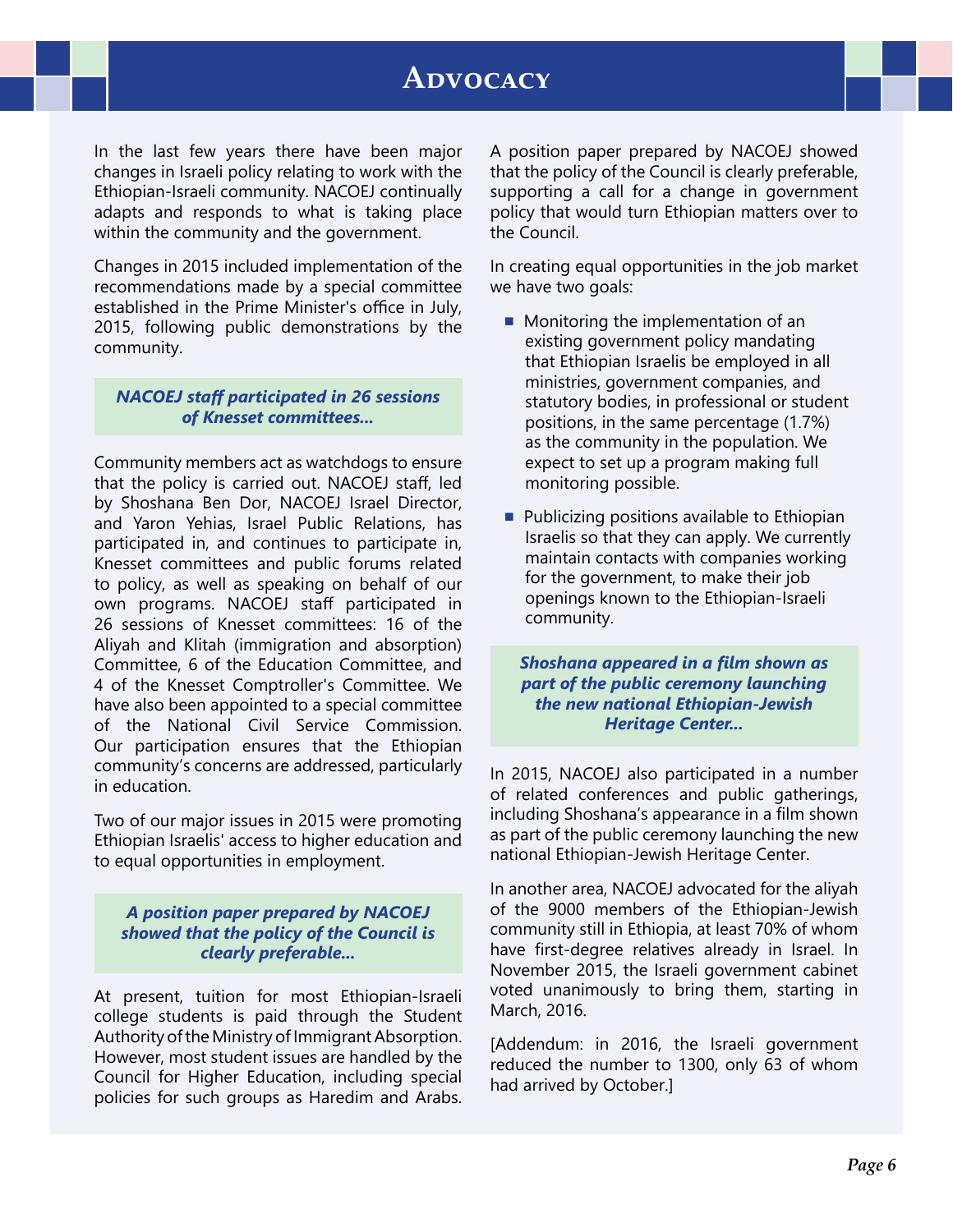#### COMBINED STATEMENT OF FINANCIAL POSITION: DECEMBER 31, 2015

|                                                                       | <b>Current Funds</b> |                | Total                     |              |
|-----------------------------------------------------------------------|----------------------|----------------|---------------------------|--------------|
|                                                                       |                      | Unrestricted   | Temporarily<br>Restricted | All<br>Funds |
| <b>ASSETS</b>                                                         |                      |                |                           |              |
| Current assets:                                                       |                      |                |                           |              |
| Cash and cash equivalents                                             | \$                   | 557,003 \$     | 585,710 \$                | 1,142,713    |
| Investment in marketable securities                                   |                      | 5,144          | 1,020,919                 | 1,026,063    |
| Contributions receivable                                              |                      | 41,970         | 82,236                    | 124,206      |
| Total current assets                                                  |                      | 604,117        | 1,688,865                 | 2,292,982    |
| Furniture and equipment, net of                                       |                      |                |                           |              |
| accumulated depreciation of \$56,869                                  |                      | 1,458          |                           | 1,458        |
| Security deposits                                                     |                      | 15,553         |                           | 15,553       |
| Total assets                                                          |                      | $621,128$ \$   | 1,688,865 \$              | 2,309,993    |
| LIABILITIES AND NET ASSETS                                            |                      |                |                           |              |
| <b>Current liabilities:</b>                                           |                      |                |                           |              |
| Accounts payable and accrued expenses                                 | \$                   | 305,732        | \$                        | 305,732      |
| Deferred public support                                               |                      | 545,970        |                           | 545,970      |
| <b>Total liabilities</b>                                              |                      | 851,702        |                           | 851,702      |
| Commitments                                                           |                      |                |                           |              |
| Net assets:                                                           |                      |                |                           |              |
| Unrestricted                                                          |                      | (230, 574)     |                           | (230, 574)   |
| Temporarily restricted                                                |                      |                | 1,688,865                 | 1,688,865    |
| Total net assets                                                      |                      | (230, 574)     | 1,688,865                 | 1,458,291    |
| Total liabilities and net assets                                      |                      | $621,128$ \$   | 1,688,865 \$              | 2,309,993    |
| <b>COMBINED STATEMENT OF ACTIVITIES: YEAR ENDED DECEMBER 31, 2015</b> |                      |                |                           |              |
| Support and revenue:                                                  |                      |                |                           |              |
| Public support                                                        | \$                   | 694,861 \$     | 1,515,278 \$              | 2,210,139    |
| Sales (net of cost of goods sold of \$3,649)                          |                      | 14,084         |                           | 14,084       |
| Other income                                                          |                      | 10,696         |                           | 10,696       |
| Interest income                                                       |                      | 17             |                           | 17           |
| Dividend income                                                       |                      | 87             | 16,797                    | 16,884       |
| Net realized and unrealized gain/(loss)                               |                      |                |                           |              |
| on securities                                                         |                      | 1,734          | (4, 336)                  | (2,602)      |
| Net assets released from restrictions -                               |                      |                |                           |              |
| satisfaction of program restrictions                                  |                      | 1,616,475      | (1,616,475)               |              |
| Total support and revenue                                             |                      | 2,337,954      | (88, 736)                 | 2,249,218    |
| Expenses:                                                             |                      |                |                           |              |
| Program services:                                                     |                      |                |                           |              |
| Assistance in Israel                                                  |                      | 1,864,160      |                           | 1,864,160    |
| Information and Education - USA                                       |                      | 253,453        |                           | 253,453      |
| Total program services                                                |                      | 2,117,613      |                           | 2,117,613    |
| Supporting services:                                                  |                      |                |                           |              |
| Management and general                                                |                      | 162,994        |                           | 162,994      |
| Fundraising                                                           |                      | 319,927        |                           | 319,927      |
| Total supporting services                                             |                      | 482,921        |                           | 482,921      |
| Total expenses                                                        |                      | 2,600,534      |                           | 2,600,534    |
| Change in net assets                                                  |                      | (262, 580)     | (88, 736)                 | (351, 316)   |
| Net assets, beginning of year                                         |                      | 32,006         | 1,777,601                 | 1,809,607    |
| Net assets, end of year                                               |                      | $(230,574)$ \$ | 1,688,865 \$              | 1,458,291    |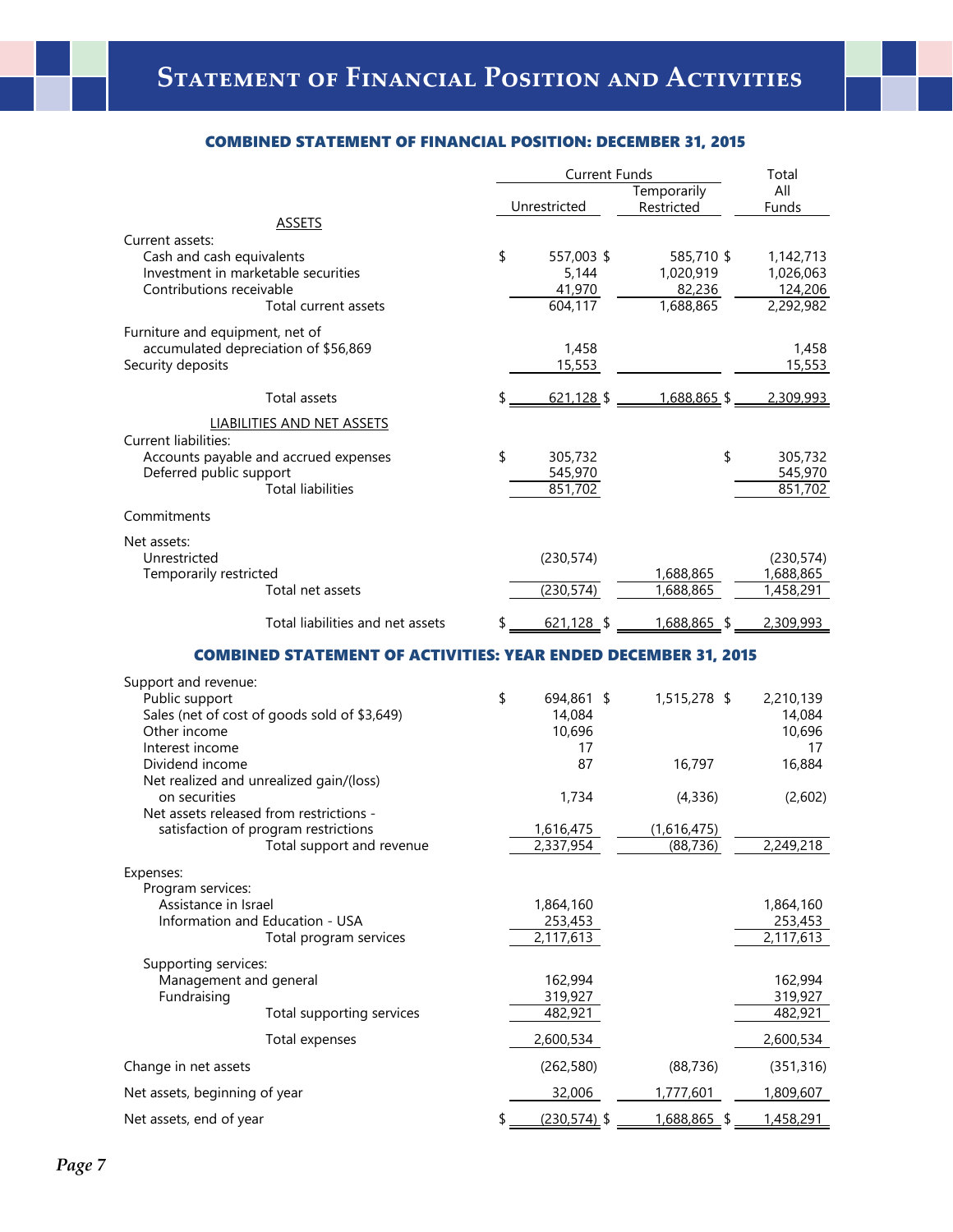## **Donors**

**A complete list of all our donors would take up many pages, but we could not do our work without the thousands of 'small' donors who are not listed here. Please know that all of us at NACOEJ are deeply grateful for each and every gift we receive to help the Ethiopian-Jewish community. Also, we want you to know that we are very careful to keep our administrative and fundraising costs as low as possible. For every dollar you contributed in 2015, 81.4 cents went directly to help Ethiopian Jews.**

### **\$10,000+**

Anonymous (2) Mark L. Brecker Charles I. Brown Foundation Estate of Samuel Cohen Jane & Alan Cornell Jeanne S. Croland Derfner Foundation Betty Dyer Caroline & Carl Freeman Deborah J. Goldstein Barnard and Rachel Gottstein Gottstein Family Foundation Denise & Robert Heilbrunn

### **\$5,000-\$9,999**

Anonymous (3) Judith & Cyrus Abbe Helen-Mae & Seymour Askin Fund Edward Banyai Deena Barlev & Robert King Jeffrey Botman Rebecca & Jacob Cohen Robert H. Cohen

Sharon & Stephen Cristofar Marsha J. Croland Estate of Diana Engel Mel Garfinkel Miriam & Sanford Goldhaber Sandy Gottstein Terry Grant Luis & Lee Lainer Fund

Diane Glatt & David Holtz Glencore Charitable Trust Hannah & Robert Klein Kiryat Ekron Municipality Israel Ministry of Absorption Israel Ministry of Education - Lod Jewish Community Board of Akron Joseph & Krystina Kassirer Trust Nathan & Helen Kohler Foundation

Susanna Levin

Peachy Levy

Roslyn & Gerhard Levy

Lucius N. Littauer Foundation

Madav IX Foundation Mazon: A Jewish Response to Hunger Ramla Municipality Albert B. Ratner Barbara Ribakove Gordon Aviva & David Rubin Samis Foundation Alan Sieroty Sobell Foundation Morris & Sylvia Trachten Family Foundation UJA-Federation of New York **UJA** Federation Edward G. Victor

Levin Family Foundation Ness Ziona Municipality Rehovot Municipality Analee & Mark Reutlinger Elaine T. Schwartz

Tamar & Benjamin Zeltser

### **\$2,500-\$4,999**

- Anonymous (4) and the state of the state of the Joyce Fulps Paul & May Arielly Fund for Rehovot Seymour R Askin Nan Carol Bases Julie & Steven Bram Diane & Lawrence Brant Barbara & Richard Braun Claire & Baruch Cohon Elizabeth Dimond Marilyn & Sheldon Estreicher Charlotte & Daniel Eth Estate of Jack Fivel Forster Family Kosher Food Pantry
	- Karen Gens Joan Glatman Herschel Goldfield Anne & Ernest Goldmann Jeff & Doris Goldstein Family Philanthropic Fund Peter Jonathan Halasz M/S Halperin Family Foundation Richard E. Kahn Leonard & Lois Laser Family Foundation Sheila & Donald Leiss Sonia & Lloyd Levitin Barry Levitt Ita Markus The Purple Lady/Barbara J. Meislin Fund
- Park Avenue Charitable Fund Barak Raviv Carol & Elliot Rest-Mincberg Abraham & Sonia Rochlin Foundation Harriet & Gil Rosen Lesli & Jordan Ross Evely Laser Shlensky Westchester Community Foundation Carl Slater Memorial Fund Tidewater Jewish Foundation Traditional Congregation of Creve Coeur, St. Louis Maurice Wolf Stanley S. Wulf Diana Yacobi Robert & Edith Zinn Charitable Fund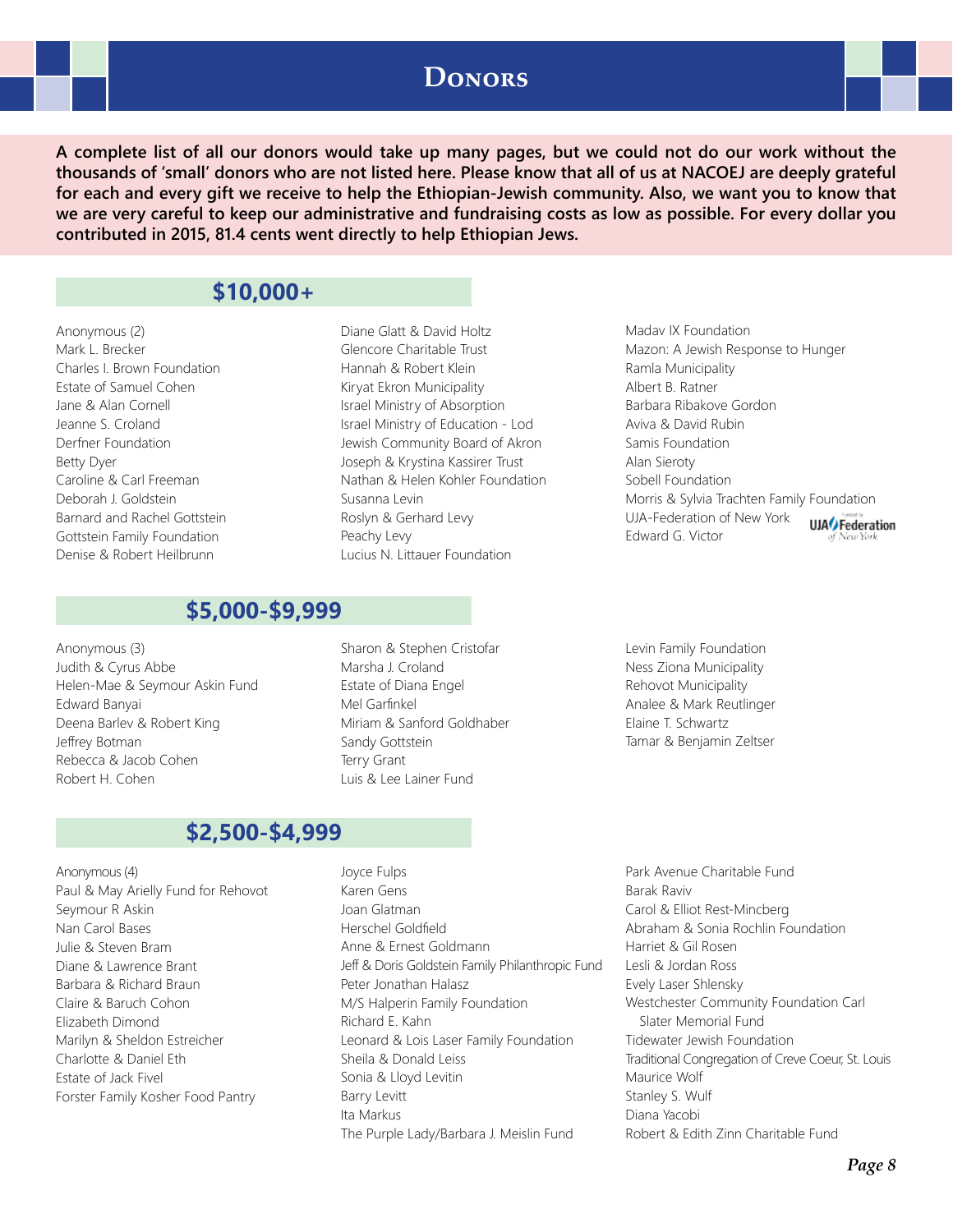### **Donors**

### **\$1,000-\$2,499**

Anonymous (4) Gertrude W. Abramson Laura Ackerman & Harold Berenson Amcha for Tsedakah Yakov Amihud Estelle & Jacob Apelberg Debra J. Appel & Gene Schneyer Lois Appelbaum Melanie Aron Jeffrey Bain Virginia H. Baker Ann Bardacke & David Wolf Frederica Barlaz Joan Copans Benjamin Leonard H. Berenfield Elaine & Irwin Berg Dennis Berman Family Foundation Gary Berman Vicki Berman Martin Bialer Martine & Mark Binstock Rebecca & Lawrence Blank Sunny & Philip Brodsky Johanna Bromberg Irwin Browns Yolanda Clark Marion Cohen Evelyn Couzen Ann Davis Judith T. Davis Steven Dottheim Elias Family Philanthropic Fund Jerome Epstein Sari & William Escovitz Fabrangen Tzedakah Collective Sheila & Bruce Firestone Deborah S. Freedman Alice Friedman Andrew Friedman Ina Friedman Zilpha & Joseph Friedman Emily & Mark Friedman Barbara A. Gaffin Ruth Gelfenbein Alan Geller Lucille & Robert Geller Terry Gelman Daniel Giesberg

Susan Giesberg Merle Ginsburg Ellis Goldfrit David Golick Sylvia G. Gordon Paul Grayson Audrey & Joseph Greenberg Ruth C. Grey Richard Gunther Robert L. Gutman Charles L. Halasz Bernard Hammer Myra B. Levine Harris Lily Harvitt Max B. Heppner Arlene Heyman Juliane Heyman Anita Hirsh Joanne & Richard Hoffman Ronald A. Hyman Estate of Miriam Jacobs Jewish Community Center of Fort Lee Jewish Federation of Central Alabama Susan Kaiserman Kavod Heidi Kieselstein Mirka Knaster Emily M. Koplik Herbert R. Kornblit Daniel Kotler Deborah Krasnow Mildren & Morton Krieger Alice & Robert Kushner Lenore & William Lambert Cynthia& Michael Lebowitz Bennett Leff Martin R. Leopold Claire Levine Judith Levitsky Lois K. Levy Wendy & Peter Lewis Sharon Liebhaber & Alan Iser Faye & Meyer Lieman Litwin Foundation Neil S. Lovit Esther Lumer Belle & Jason Mann Ronald Marmer

Selda Massion Michael McDermott Jacob I. Melamed Carole & Sid Meltzner/CAS Foundation Paul R. Milgrom Helene Miller Renee & Leonard Minsky Michael Morganstern Dawnmarie & E. B. Nation Roberta Nusim John S. Okelley Janet & William Pauli Carole Pittelman Esther & Gary Polland Laurence Pomerance Joseph Pomerantz Howard H. Poorvu Press Family Foundation Leonard & Mina Raif Philanthropic Fund Marian Rose Carole Rubenstein Myra B. Schein Zina Schiff Amy Schwartz Stephanie Schwartz & Nurel Karjeker Shelley Segal Hans G. Seidemann Maxine Seller David M. Shapiro Rennie Sherman Sherry & Moshe Shike Barbara & Michael Siegelman Spira Family Charitable Fund Sherry & Robert Steinberg Suzette & Bruce Stringer Robert A. Sugarman Charitable Fund Ruth Taubman Tiferet Center Lynn & Aron Trombka Tracy Devera Weaver Weinreb-Berenda-Carter Foundation Sharon & Edwin Wigutoff Salena Wilks Caryn Huberman Yacowitz Jill Yolen Scott Young Mark & Janet Zimmerman Zinn Petroleum Company

**We gratefully acknowledge the Isaac and Rose Feiner Fund, established by Samuel Fenner in 1999 for the benefit of the Ethiopian-Jewish community.**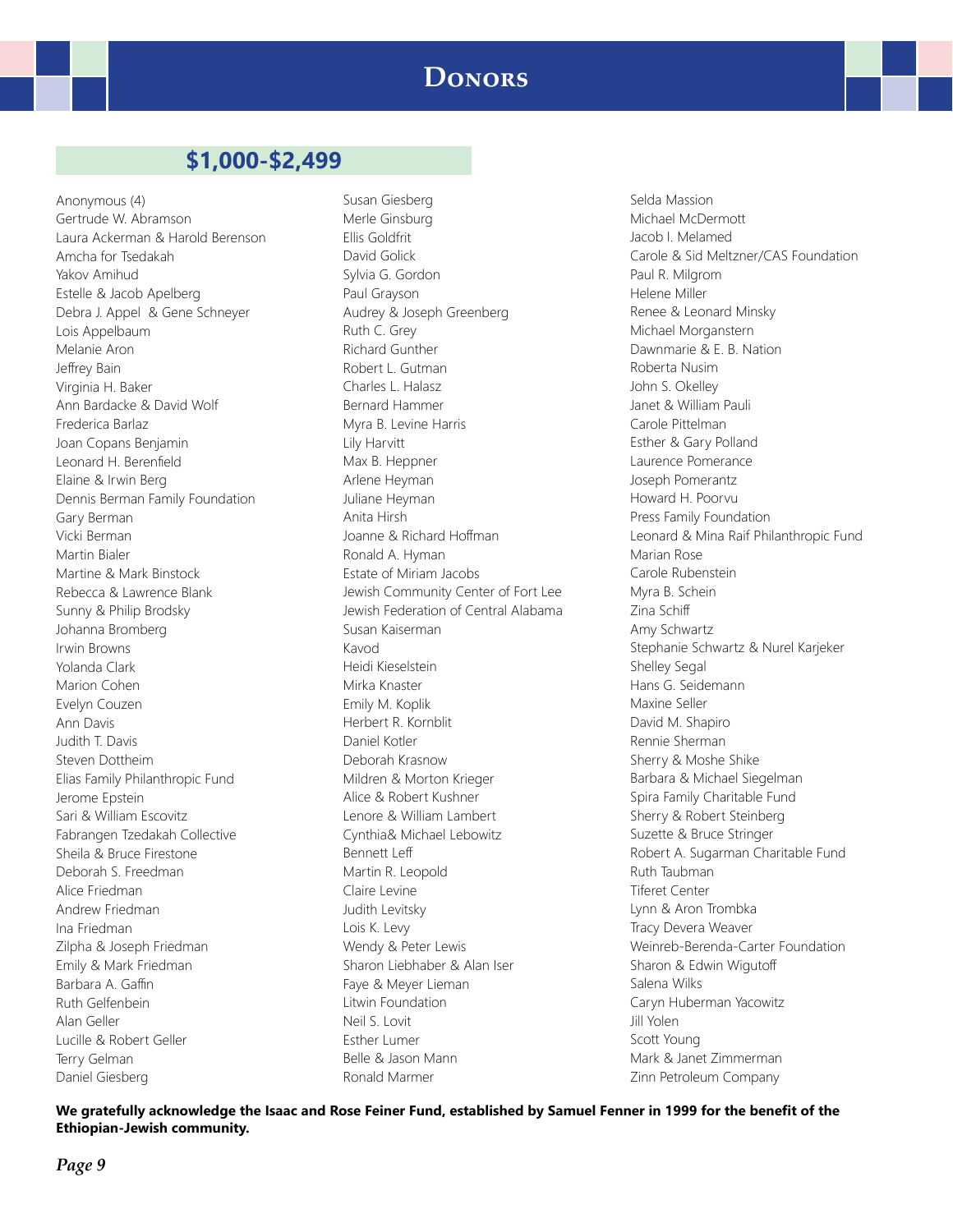# **Board of Directors ▪ Advisory Board ▪ Staff ▪ Volunteers**

### **Board of Directors**

#### *Founding President*

Jonathan Giesberg\*

*President* Rabbi Jerome Epstein

Faye Lieman, Chair Deborah Goldstein, Vice President Mitchell Kaplan, Treasurer Harlan T. Jacobs, Secretary

### **Advisory Board**

Rabbi Shlomo Riskin, Hon. Chair Cyrus Abbe Hon. Gary Ackerman Kathryn R. Bloom Devorah Brooks Gail Carp Martin Chasin Rabbi Abraham Cooper Marsha J. Croland Eddie Eitches Rabbi Harvey Fields Barbara Gaffin Mel J. Garfinkel Lucille Kuttler Geller Rabbi Jeffrey L. Glickman Rabbi Lynn Goldstein Rabbi Dr. Irving Greenberg Eli Halpern

Solomon Ezra Jeremy Feit Joseph Feit Susan Giesberg Sanford Goldhaber Barbara Ribakove Gordon Rachel Gottstein Dr. Ruth Gruber Peter J. Halasz

Lisa Schachner Evely Laser Shlensky Diana Yacobi Caryn Huberman Yacowitz

*\*Deceased*

David Harris Lynn Hazan Roger J. Herz David Hyman Robert E. Lichtman Jay Luger DVM Ruth Messinger Rabbi Craig Miller Michael Monheit Pesia Derin Paolucci Gary Polland Rabbi Lawrence Raphael Barak Raviv Seymour Reich Glenn Richter Irwin B. Robins Deborah Schiller Rosalimsky Menachem Rosensaft

Leslie Koppelman Ross Roen Salem Dr. Harris Schoenberg Rabbi Allen Schwartz Allen Schwartz Irving Shillman Monica Siegel Rabbi David Silber Benjamin Susman Richard Tell Gary Tolchinsky Albert Vorspan Beth Wohlgelernter Judith L. Wolf Rabbi Joel Wolowelsky Murray Wood Rabbi Ari Zivotofsky

### U.S. STAFF

Barbara Ribakove Gordon, Founder and Executive Director Gary Metzger, Chief Operating Officer Caroline Barg, Director of Communications Danielle Ben-Jehuda, Director of Development and Donor Relations Karen Gens, Director of Educational Sponsorship Programs Nelya Danielova, Office Manager Miriam Weissman, Coordinator of Bar/Bat Mitzvah Twinning Anne Hoffman, Volunteer

### **ISRAEL STAFF**

Shoshana Ben Dor, Director of NACOEJ-Israel and Director of Limudiot Yehudit Abramson, Israel Coordinator of the Barney and Rachel Landau Gottstein Adopt-A-Student College Sponsorship Program Leah Barkai, Israel Coordinator of the Edward G. Victor High School Sponsorship Program and Bar and Bat Mitzvah Twinning Yaron Yehias, Spokesperson and Public Relations Eti Shriki, Administrative Director Aviva Oune, Educational Assistant Chen Levinger, Staff Writer Yehudah Avraham, Resource Development